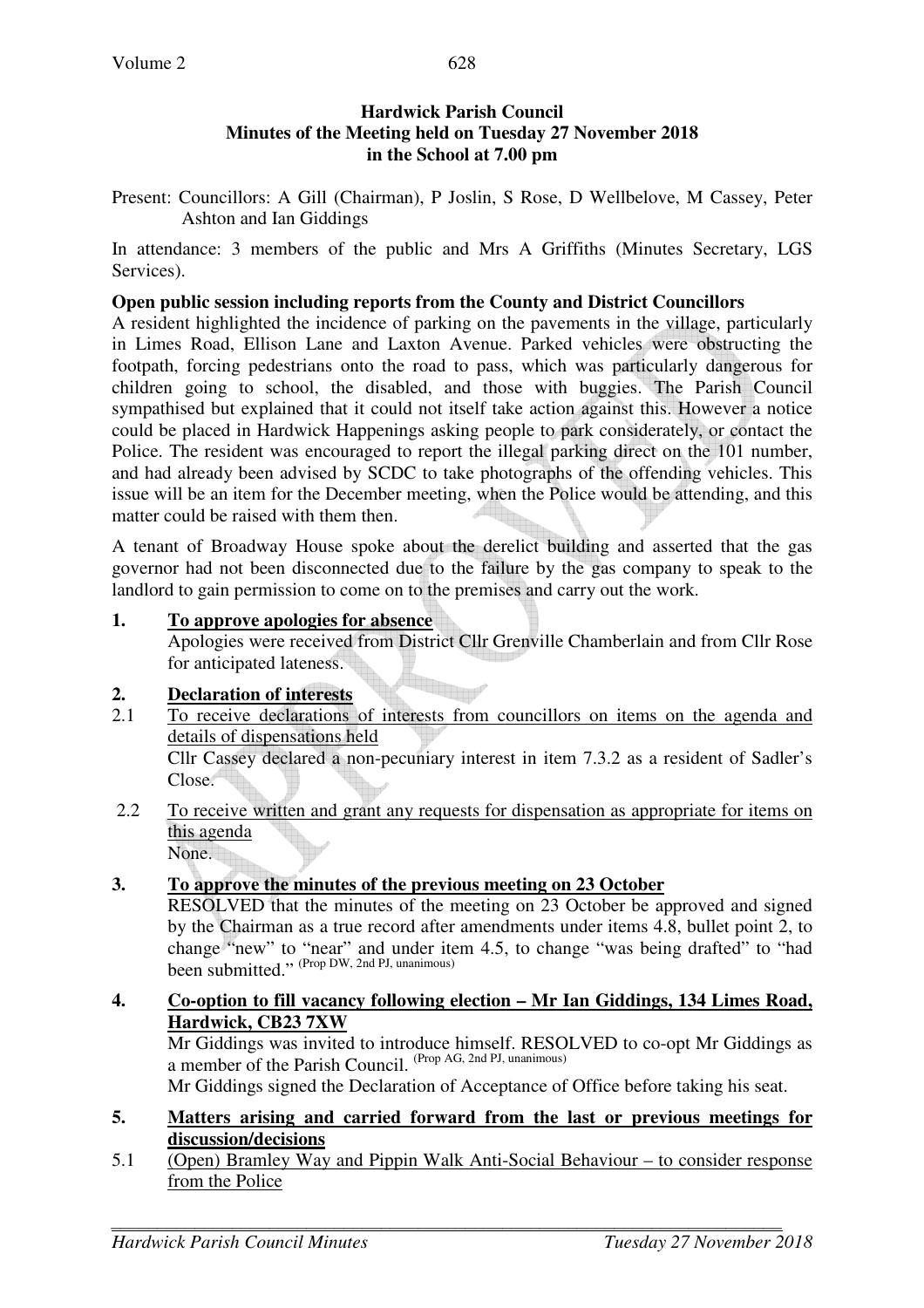The response from the Police was noted. The PCSO intended to attend the December meeting, when the Parish Council will also raise the matter of illegal parking.

5.2 (4.4) Consideration of Risk Assessment Policy and Internal Controls Policy

RESOLVED to add a new section 13 with the wording "In the event of the Clerk being incapacitated or resigning, then the Parish Council will appoint an Acting Clerk until the permanent position can be filled." The Parish Council is responsible for reviewing this section.

RESOLVED to alter "FO" to "RFO" under item 8 and elsewhere in the document. RESOLVED to include the month of the review date where required, as follows:

Annually – May

Half-yearly – November

Assets register review – January

Quarterly – September, December, March, June as already specified

Cllr Rose arrived during this item at 7.45 pm.

RESOLVED, under Section 3, to change the required frequency of play equipment checks to "no less frequently than monthly," and for checks of other equipment, regular checks to be "no less frequently than annually."

RESOLVED to amend Section 5, Clause 2, to read "Income promptly and properly recorded."

RESOLVED with regard to Section 11, to amend to read "stored electronically off site" and to seek clarification from the Clerk.

RESOLVED that the Parish Council approves the policy subject to the above amendments. (Prop MC, 2nd AG, carried with 7 in favour and 1 abstention)

Cllr Rose, having arrived during the preceding item, declared at this point that he had no interests in any item on the agenda.

5.3 (4.9) Donations to churches and disposal of land – to consider response from LCPAS RESOLVED to return to LCPAS for further clarification as their response did not make sense.

 RESOLVED, given that the highways condition relating to access had been removed from the planning permission, to write to the Vicar to seek confirmation that the Church will no longer be requiring the land.

- 5.4 (4.11) SCDC Emergency Plans RESOLVED to circulate the plan to members again and defer this item to the next meeting.
- 5.5 (4.13) Unauthorised occupation of land update and options for prevention On a proposition by the Chairman, it was agreed to defer this item to the end of the meeting.
- 5.6 (5.3) CCC Millers Way- To consider response from CCC RESOLVED to note that Millers Way was now designated as a Right of Way but that CCC were not willing to maintain it; however, the Parish Council could make improvements in the future should it so wish, subject to prior confirmation from CCC.
- 5.7 (5.7) CCC Greenways consultation

Following to the Council's resolution at the extra-ordinary meeting on 13 November, Cllr Rose reported on his subsequent attendance at the Comberton consultation meeting, when the Project Manager, Simon Manville, had been pressed to engage with Hardwick and to consider extension of the proposed Greenway treatment from Portway to Limes Road. This view had also been expressed to Mr Manville at the LLF meeting, and the Council's concerns conveyed that only part of the village had received the consultation questionnaire. A Hardwick Greenways working group had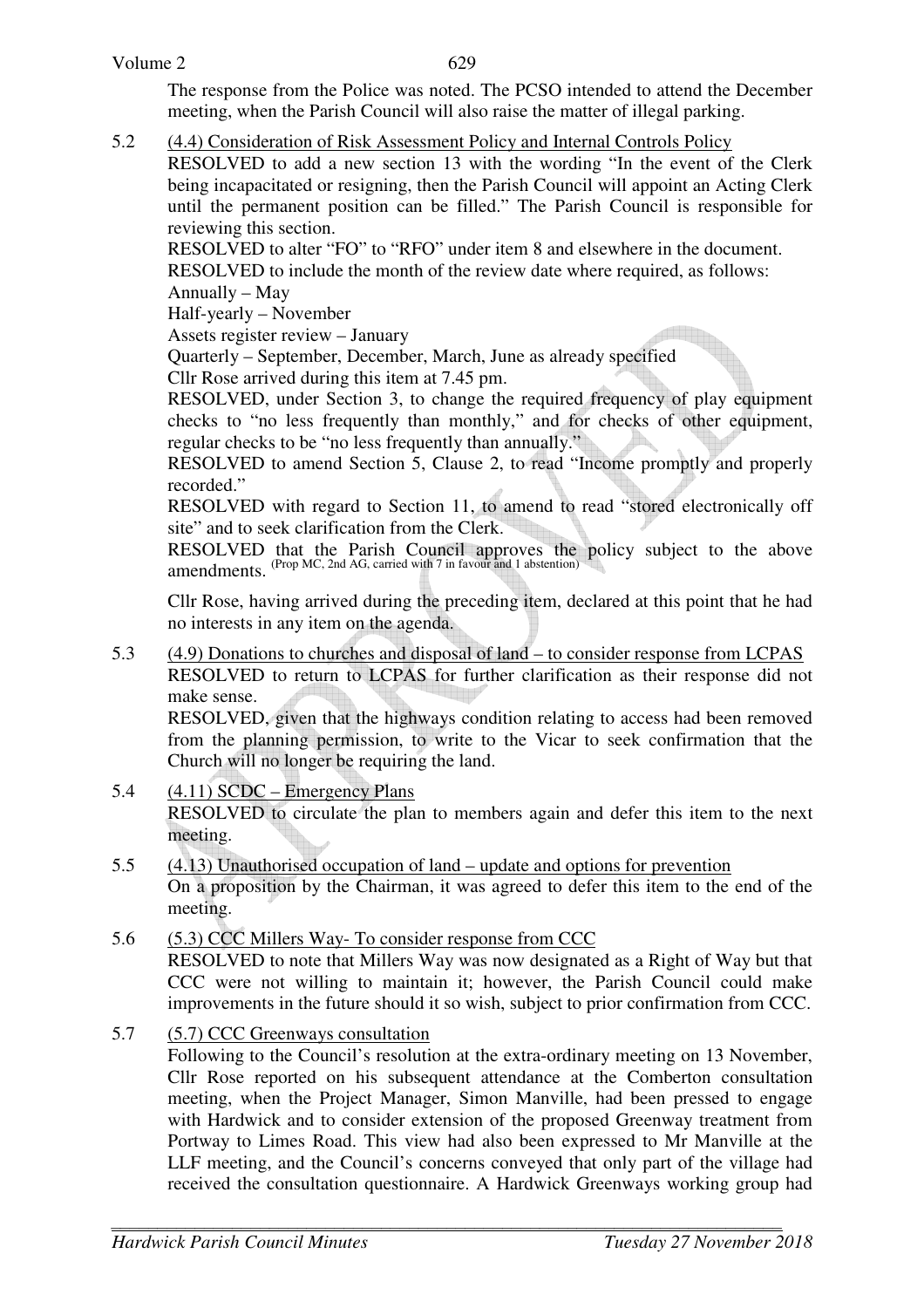Volume 2

been formed, with Cllr Joslin as the Council's representative, and residents were urged to join and respond to the consultation document, copies of which were now available in the shop and the School.

RESOLVED that an initial response be sent to the consultation, covering the following points:

*"The Parish Council has agreed to campaign for the extension of the Greenway from the Portway to Limes Road and calls for the Greater Cambridge Partnership to survey this proposed extension and present their recommendations for an appropriate Greenway Treatment for consideration by the village of Hardwick at a public exhibition to be held within Hardwick before the final design is presented to the public and the Executive Board in 2019.*

*The Parish Council seeks reassurance from the County Council that the introduction of the Greenway will not affect the current provision of school buses from Hardwick to Comberton Village College.*

*The Parish Council advises the Greater Cambridge Partnership that certain sections of the proposed Greenway suffers from significant flooding.*

*The Parish Council has agreed to the formation of a working group to engage with the Greater Cambridge Partnership to achieve the above objectives.*

*The Parish Council and members of the public noted the lack of engagement by the GCP with the village to date and suggest that the consultation exercise may need to be extended."* 

RESOLVED that members may also submit individual responses. <sup>(Prop AG, 2nd SR,</sup> unanimous)

5.8 (7.4) Social Media policy and update

Cllr Ashton reported. He outlined the following proposals: •

- that the Hardwick Parish Council Facebook site be used for one-way communication of important information including a link to the agenda on the website, key points from the meeting, and information such as forthcoming roadworks, etc.
- that all members should have the facility to post on the site under the name of Hardwick Parish Council.
- that the Council apply for membership of key village Facebook groups to join and submit Parish Council posts, with a view to reaching the widest possible audience
- that a link to the meeting on 11 December be posted initially, along with the key agenda items of interest
- that all Parish Council members be copied into the information being posted for awareness
- that any information forthcoming from a Parish Council meeting be approved by all members
- that the agenda be posted in advance of the meeting with enticing bullet points

The example policy from another parish council was considered and the following amendments agreed:

- On page 2, line 12 regarding untrue statements change "is" to "may be"
- On page 2, line 16 regarding copyright images change "will" to "may"
- On page 2, line 20 regarding obscene material change "is" to "may be"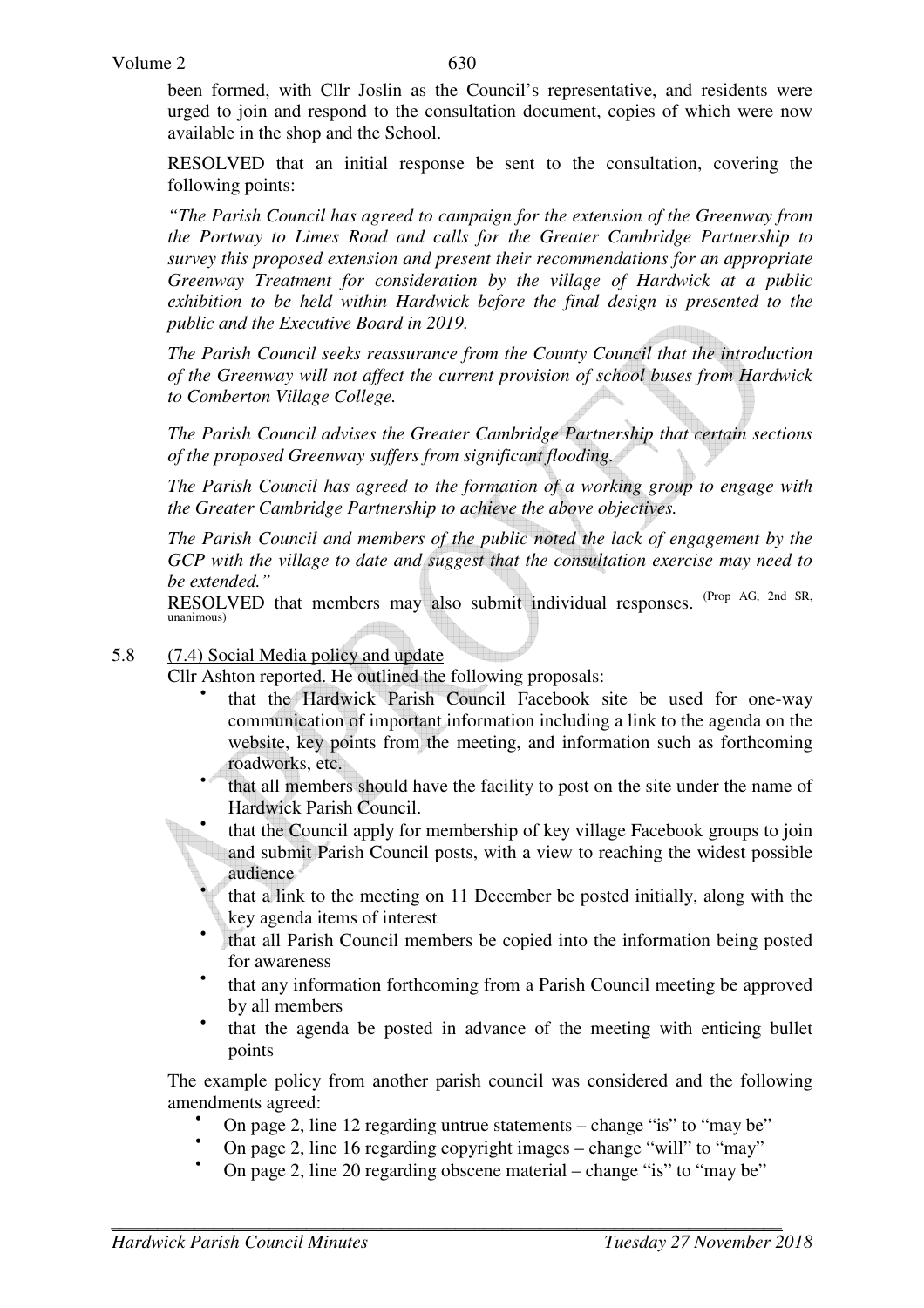Consideration was briefly given to the need for appointing moderators, but given that the site was intended as a vehicle for conveying information only, the Parish Council agreed to proceed on the basis of the conditions outlined above.

Cllr Cassey left the meeting at 9.10 pm as he was feeling unwell.

RESOLVED that the Parish Council should trial the above proposals on the understanding that the site should be solely for the dissemination of factual information, and that it should not be a forum for discussion.

RESOLVED that formal approval of the draft policy as amended above should be an agenda item for the next meeting.

# 5.9 (4.2) Fire damaged building - update

Cllr Gill reported that he had been in contact with the landlord who had said he would be meeting the gas company in March with a view to the works being carried out in May. He was happy to update the Parish Council in March and attend a meeting if wished.

At 9.23 pm, on a proposition by the Chairman, the meeting was briefly suspended to allow the resident to comment. The meeting re-opened at 9.25 pm.

Cllr Ashton left the meeting briefly at 9.25 pm.

**Other** 

Cllr Rose enquired about the response sent on the Bourn Airfield application, which will be circulated by the Chairman.

Cllr Ashton returned at 9.27 pm.

# **6. Correspondence/communications received**

6.1 Residents – Petition regarding bus service on Main Street

RESOLVED to note the petition signed by 39 people.

 RESOLVED to respond that the provision of a bus service is the responsibility of the County Council. The Parish Council had discussed the request and would be willing to support the residents' cause with the County Council; however it was the County Council that had rejected the previous proposals for a bus service because it was not regarded as sustainable and because of the impact on other services. The Parish Council suggests that the residents contact County Cllr Lina Joseph to take up the issue.

# 6.2 Tees – Land transfer from Persimmon Homes and Transfer Deed

 RESOLVED, noting that the transfer of some areas of land had not been completed at the time of the original transfer to the Parish Council, and noting that Persimmon had agreed to pay the fees, that Cllrs Gill and Joslin be appointed to sign the letter of engagement to Tees Law and the land transfer. (Prop DW, 2nd PA, unanimous)

6.3 MAGPAS – request for donation RESOLVED to respond that the Parish Council is unable to donate as it is the Council's policy to support local village charities. <sup>(Prop SR, 2nd PJ, unanimous)</sup>

# **7. Planning Applications and Decision notices and tree works applications**

- 7.1 Planning applications received since the last meeting
- 7.1.1 S/3809/18/DC Land W of Grace Crescent Discharge of Condition 4 (Precise details of equipment) of planning permission S/4551/17/RM Noted.
- 7.2 SCDC Decision Notices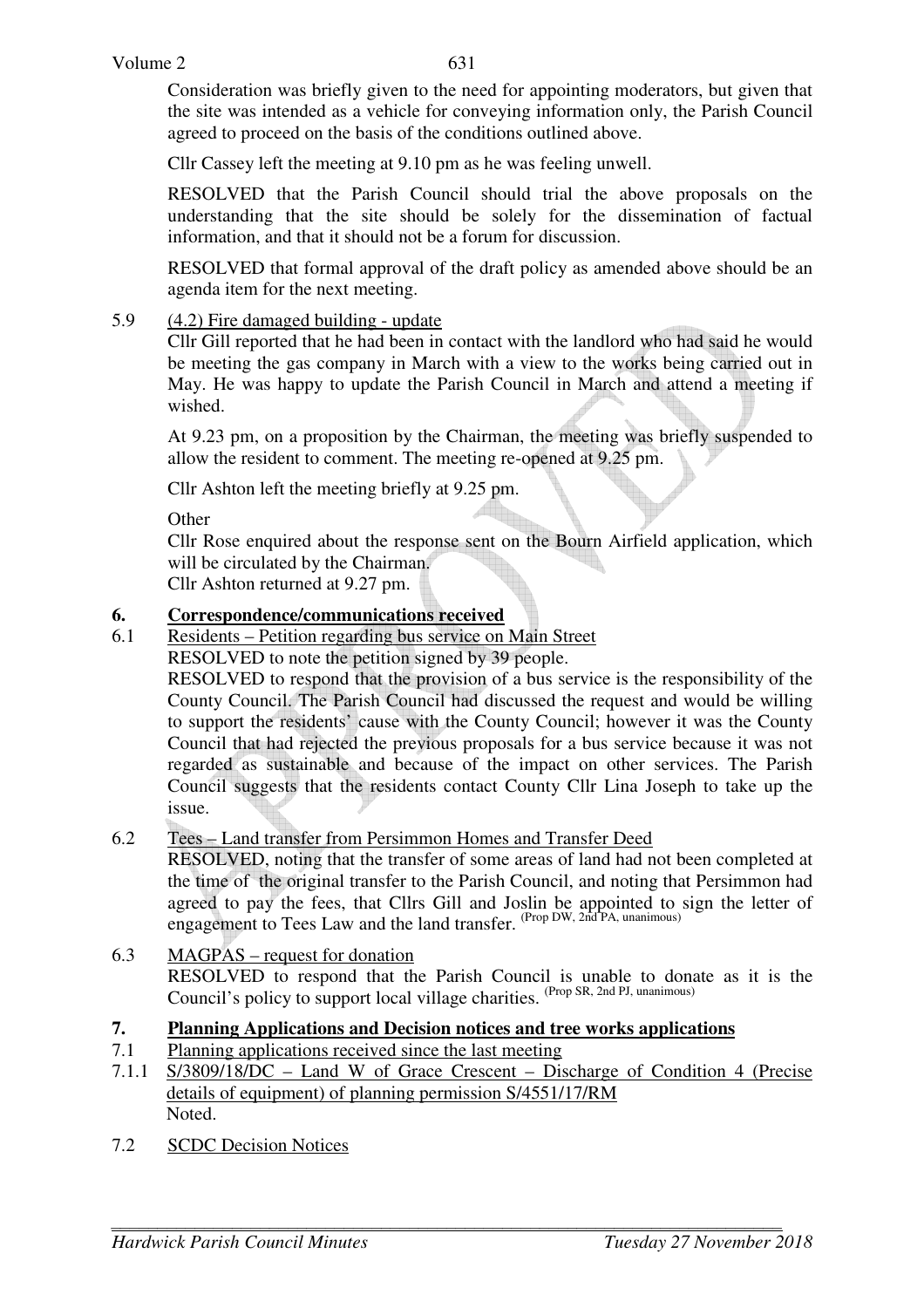Volume 2

- 7.2.1 S/3768/18/DC 11 Cambridge Road Discharge of condition 3 (Materials), 4 (Boundary treatment), 5 (Hard and soft landscaping), 6 (Hard and soft landscaping), 7 (Surface water drainage), 8 (Traffic management plan), 9 (Floor levels), 10 (Construction of parking and turning), 15 (Hedge), and 16 (Forecourt) of planning permission S/1686/15/FL – Permission refused. Noted.
- 7.2.2 S/3669/18/DC Agricultural field west of Grace Crescent Discharge of Condition 21 (Cycle parking) of planning permission S/1694/16/OL - Permission granted. Noted.
- 7.2.3 S/3751/18/NM Agricultural field west of Grace Crescent Non-material amendment of planning permission S/4551/17/RM – Permission granted. Noted.
- 7.3 Tree Works Applications
- 7.3.1 S/4079/18/TC Glebe House, 44 Main Street RESOLVED that the Parish Council had no objections.
- 7.3.2 S/4097/18/TC 1 Sadlers Close RESOLVED that the Parish Council had no objections.
- 7.3.3 S/4343/18/TC 8 Sadlers Close RESOLVED that the Parish Council had no objections.

# **8. Members reports and items for information only**

8.1 New Housing Developments and Planning Obligations including consideration of correspondence from James Fisher of SCDC and from Hill on the transfer of POS at Grace Crescent

RESOLVED to note the correspondence from Hill that as part of the overall planning obligation for the site  $40\%$  of the new homes have to be for affordable housing (39 in total 27 rented and 12 shared ownership). SCDC are working with Hill regarding the affordable homes. There is a local connection criterion contained within the S106 agreement and local residents in housing need are encouraged to register a housing application on https://www.home-link.org.uk/.

Cllr Rose reported that the Hardwick Community Centre Working Group had held a public meeting to look at potential sites and designs for the new Community Centre to come from money from the development. Under the S106 agreement funds have been provided for the doctors' surgery at Little Eversden and for Comberton Library. Cllr Rose proposed to write asking whether some of the funds could be reallocated to Hardwick if some health facilities or a library could be provided in the Community Centre, as the Parish Council was not happy that Hardwick would not be benefiting from the mitigation.

The St Neots Road development should commence no later than October 2019, and Grace Crescent is starting now. An access route is being created down Wimpole Way to avoid construction traffic in The Pastures.

RESOLVED that the Parish Council supports the TTRO for temporary diversion of the bridleway.

8.2 Community Speedwatch

Cllr Joslin's previously circulated written report was taken as read. A proposal for the shared purchase of new Speedwatch equipment with Bourn Parish Council, and possibly also Caldecote Parish Council, is to be an agenda item for the next meeting.

On a proposition by the Chairman, the order of business was varied.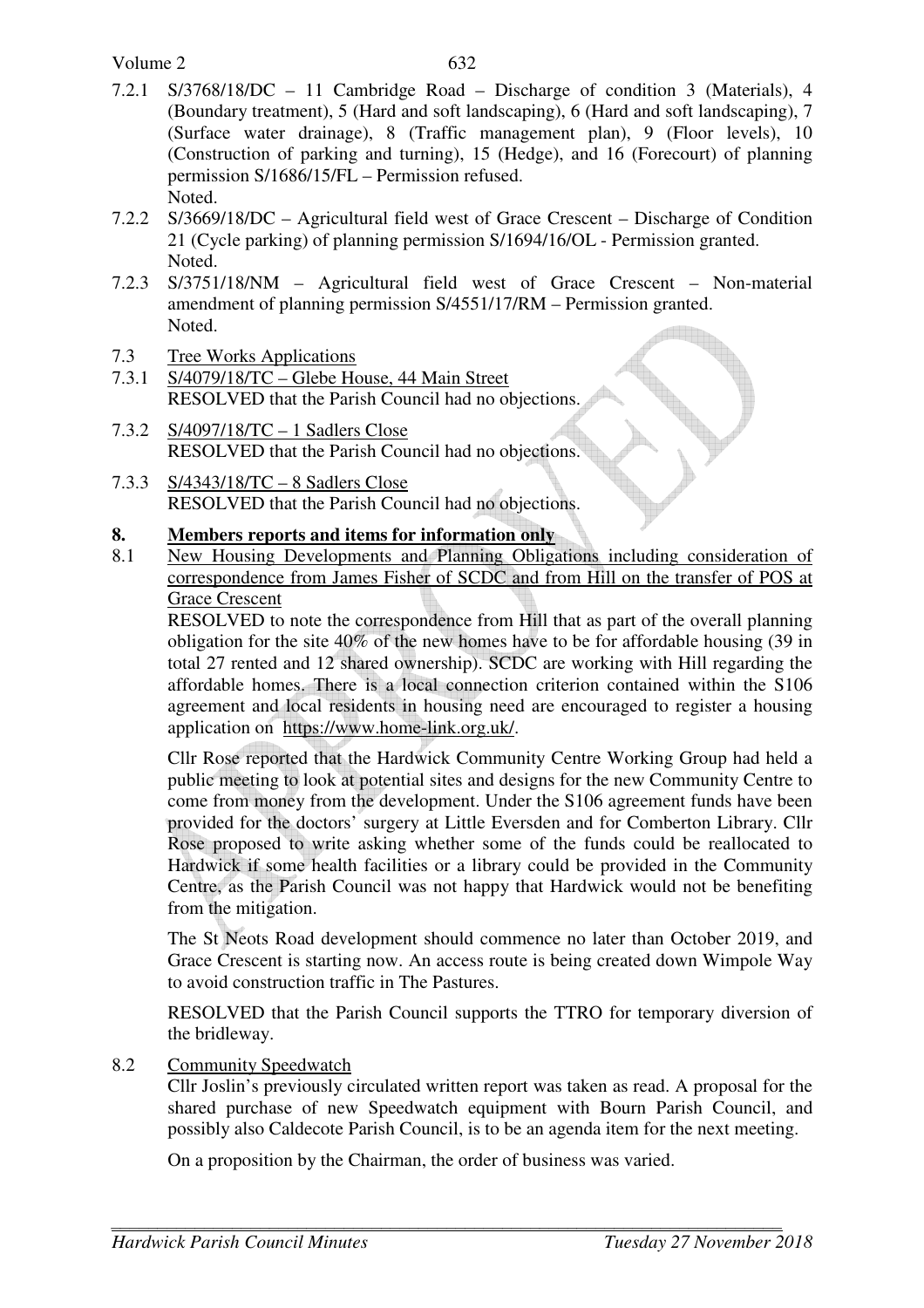# Volume 2

# 8.4 Proposed meeting with Highways

RESOLVED to note that Cllr Joslin would be meeting with Highways Officers on 7 December, when their recommendations for traffic calming and costings would be sought. They will be asked about the implications for any traffic calming if the bus route goes down St Neots Road.

### 8.6 Local Liaison Forum update

Cllr Joslin's previously circulated written report was noted. The decision on the eventual location of the Park and Ride site will affect whether the bus route goes along St Neots Road. It was understood that the Mayor's preferred route was off-road to the south with the Park and Ride site at the waterworks. A consultation will take place in February and a decision should be made in June. It was noted that Phase 2 (west of Madingley Mulch) was not yet under consideration.

#### 8.3 Building works at 27 St Neots Road

RESOLVED, following complaints received from residents, to write to SCDC planning enforcement to highlight the fact that the building works remain unfinished after a number of years; the two storey containers erected on the site which are an eyesore; and the failure to install obscure glass as required under planning conditions, and to ask them whether anything can be done.

#### 8.5 Bourn Airfield update

Cllr Joslin's previously circulated written report was taken as read. The Supplementary Planning Document had not yet been released and the consultation deadline had been extended. The Parish Council are liaising with Bourn and sharing traffic figures.

# **9. Finance, procedure and risk assessment**

9.1 To consider any quotes for urgent work required because of risk and Clerk's use of delegated powers

The levelling works at the Egremont Road play area had been ordered from CGM.

9.2 To receive play areas and skate park inspection reports RESOLVED to place the levelling works on hold as installation of the play equipment would be starting next week.

#### 9.3 To receive the financial report and approve the payment of bills RESOLVED that the payments as listed in the finance report should be paid. (Prop PJ, 2nd) AG, unanimous)

| LGS Services (Admin support)             | £1347.45 |
|------------------------------------------|----------|
| LGS Services (Admin support)             | £500.54  |
| <b>Sherriff Amenity (Weed killer)</b>    | £1400.00 |
| Oakes & Watson (Hedge cutting)           | £816.00  |
| Salary                                   | £90.36   |
| Salary                                   | £135.72  |
| <b>NEST</b> (Pension contributions) (DD) | £116.75  |
|                                          |          |

Credits, including bank interest and pavilion rent, were noted.

The remaining members of the public left the meeting at 10.35 pm.

5.5 (4.13) Unauthorised occupation of land – update and options for prevention RESOLVED to adapt the example policy from another parish council and to consider the amended draft at the next meeting.